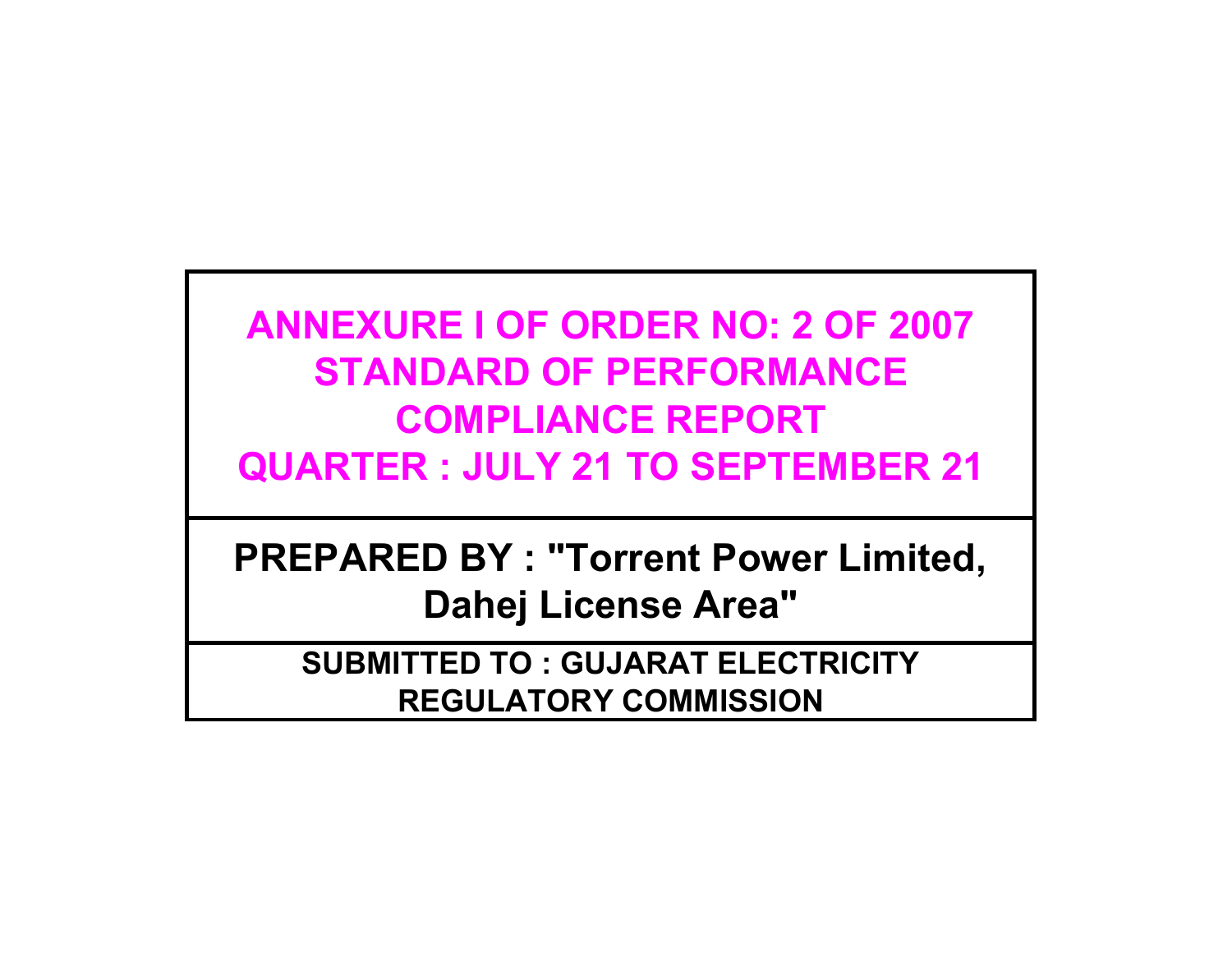#### **Performa SoP 001: Fatal and Non-fatal accident report**

|                                                              |    | No. of Accidents in the quarter |                                       |    |            | Cumulative since the first quarter of the current FY |                |    |    |            |
|--------------------------------------------------------------|----|---------------------------------|---------------------------------------|----|------------|------------------------------------------------------|----------------|----|----|------------|
| <b>Name of Area/Circle</b>                                   |    | <b>Departmental</b>             | <b>Outside</b><br><b>Departmental</b> |    |            |                                                      | <b>Outside</b> |    |    |            |
|                                                              | FH | <b>NFH</b>                      | FH                                    | FA | <b>NFH</b> | FH                                                   | <b>NFH</b>     | FH | FA | <b>NFH</b> |
| Dahej License Area                                           |    |                                 |                                       |    |            |                                                      |                |    |    |            |
| <b>FH-Fatal Human, NFH- Non Fatal Human, FA-Fatal Animal</b> |    |                                 |                                       |    |            |                                                      |                |    |    |            |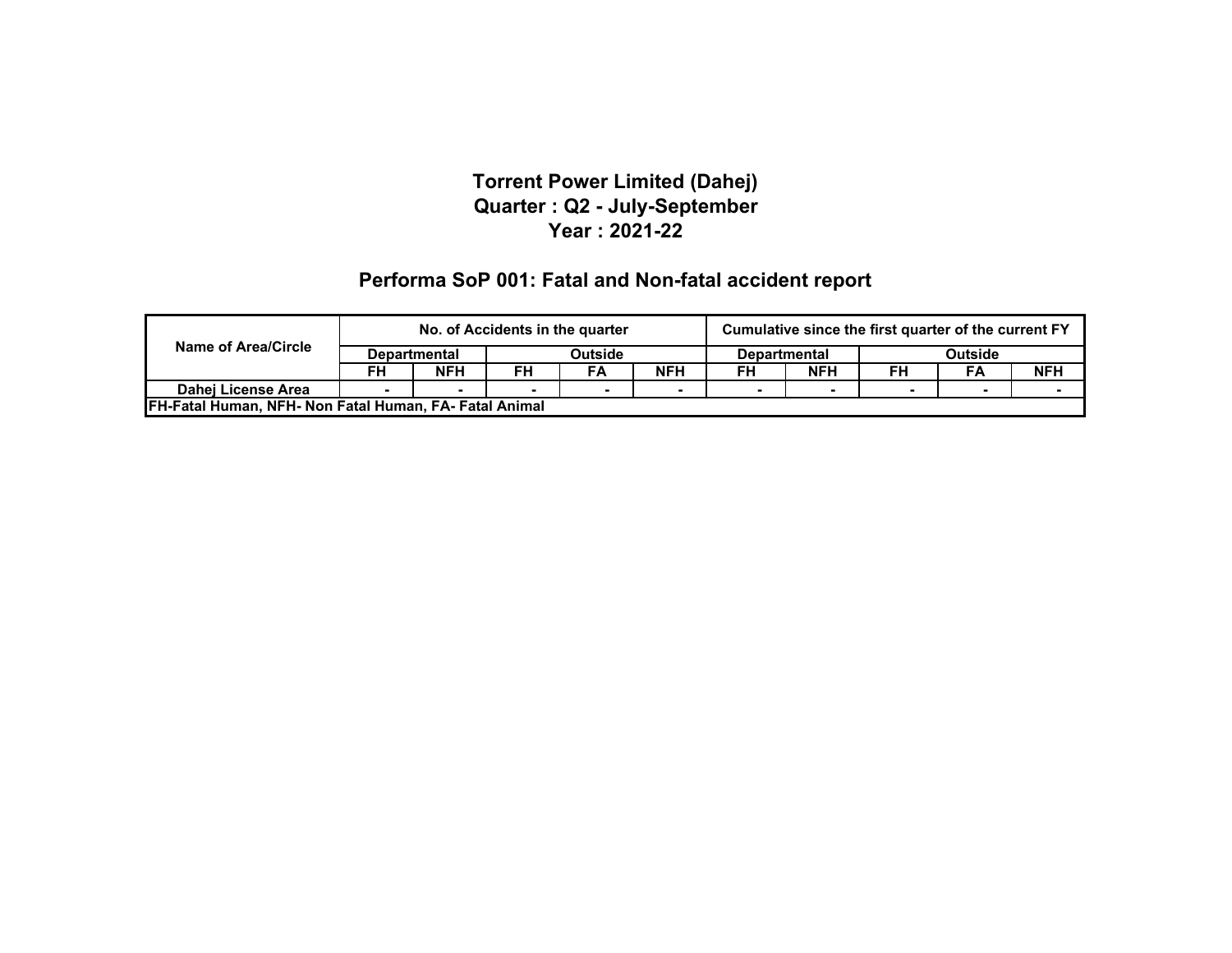#### **Performa SoP 003 B:Register For Compiling the complaints Classificationwise**

|                       |                                                                             |                                               |                                                 |                     | No. of complaints redressed during the quarter |                              |                                           |                                               |                          |                                                           |
|-----------------------|-----------------------------------------------------------------------------|-----------------------------------------------|-------------------------------------------------|---------------------|------------------------------------------------|------------------------------|-------------------------------------------|-----------------------------------------------|--------------------------|-----------------------------------------------------------|
| <b>Classification</b> |                                                                             | Pending<br>compliants<br>of previous<br>month | Complaints<br>received<br>during the<br>Quarter | Total<br>complaints | Within 50%<br>of stipulated<br>time            | Within<br>stipulated<br>time | Up to double<br>the<br>stipulated<br>time | More than<br>double the<br>stipulated<br>time | Total                    | <b>Balance</b><br><b>Complaints</b><br>to be<br>redressed |
|                       | 1                                                                           | $\mathbf 2$                                   | 3                                               | 4                   | 5                                              | 6                            | $\overline{7}$                            | 8                                             | $9 = Total 5 to 8$       | $10 = (4 - 9)$                                            |
|                       | Dahej License Area                                                          |                                               |                                                 |                     |                                                |                              |                                           |                                               |                          |                                                           |
| A (i)                 | Interruption in power supply-Loose<br>Connection from Pole                  |                                               | ٠                                               |                     | ÷,                                             | $\blacksquare$               | $\blacksquare$                            | $\sim$                                        | $\overline{\phantom{a}}$ |                                                           |
| A (ii)                | Interruption in power supply-Interruption<br>due to line break down         |                                               |                                                 |                     | ÷                                              | $\overline{\phantom{a}}$     |                                           |                                               |                          |                                                           |
| A (iii)               | Interruption in power supply-Interruption<br>due to failure of transformers |                                               |                                                 |                     |                                                |                              |                                           |                                               |                          |                                                           |
| A (iv)                | Interruption in power supply-Others                                         |                                               | 10                                              | 10                  | 10                                             | $\sim$                       | $\sim$                                    | $\sim$                                        | 10                       |                                                           |
| B(i)                  | Supply-No<br>Quality<br>$\circ$ f<br>Power<br>augmentation required         |                                               |                                                 |                     | Ĭ.                                             |                              |                                           |                                               |                          |                                                           |
| B (ii)                | Quality of Power Supply-Augmentation<br>required                            | $\sim$                                        | ٠                                               | ÷.                  | $\overline{\phantom{m}}$                       | $\blacksquare$               | $\sim$                                    | $\sim$                                        | $\sim$                   |                                                           |
| C(i)                  | Meters-Stopped / Defective / Burnt / No<br><b>Display Meters</b>            |                                               | ä,                                              |                     | L.                                             | $\blacksquare$               |                                           |                                               |                          |                                                           |
| $C$ (ii)              | Meters- Billing on average basis for<br>more than two bill                  | $\ddot{\phantom{1}}$                          | L,                                              |                     | ä,                                             | $\overline{\phantom{a}}$     |                                           |                                               |                          |                                                           |
| D(i)                  | Overhead Lines-Loose Wires                                                  | $\sim$                                        | $\sim$                                          | $\sim$              | $\sim$                                         | $\blacksquare$               | $\sim$                                    | $\sim$                                        | $\sim$                   |                                                           |
| D(i)                  | Overhead Lines-Inadequate ground<br>clearance                               |                                               | ä,                                              |                     | ÷.                                             | $\sim$                       |                                           | ÷,                                            |                          |                                                           |
| E(i)                  | Bills-For current bills where no<br>additional information is required      |                                               | ä,                                              |                     | L.                                             | $\sim$                       |                                           |                                               |                          |                                                           |
| $E$ (ii)              | Bills-Additional information + site visit<br>required                       | $\sim$                                        | ٠                                               |                     | ٠                                              | $\blacksquare$               | $\ddot{\phantom{1}}$                      | $\ddot{\phantom{1}}$                          | $\blacksquare$           |                                                           |
| F(i)                  | Connections-Extension<br>Service<br>of<br>mains is not required             |                                               |                                                 |                     |                                                |                              |                                           |                                               |                          |                                                           |
| $F$ (ii)              | Connections-Extension<br>Service<br>of<br>mains is required                 | $\overline{\phantom{a}}$                      | ٠                                               | ٠                   | $\overline{\phantom{m}}$                       | $\blacksquare$               | $\blacksquare$                            | $\overline{\phantom{a}}$                      | $\blacksquare$           |                                                           |
| F (iii)               | Service Connections-Modification in<br>connected Load                       |                                               | ä,                                              |                     | ä,                                             | $\sim$                       |                                           |                                               | $\overline{\phantom{a}}$ |                                                           |
| $F$ (iv)              | Service Connections-Name Change/<br>reconnection                            |                                               | ä,                                              |                     | ÷,                                             | $\ddot{\phantom{1}}$         |                                           |                                               |                          |                                                           |
| F(v)                  | Connections-Others<br>Service<br>(Processing Related)                       | $\sim$                                        | ä,                                              | ٠                   | ä,                                             | $\mathbf{r}$                 | $\ddot{\phantom{1}}$                      | $\sim$                                        | $\blacksquare$           |                                                           |
| G                     | Refund of amount due in regard to<br>temporary connection                   |                                               | L.                                              |                     | ä,                                             | $\sim$                       |                                           |                                               |                          |                                                           |
| н.                    | <b>Others</b>                                                               | ÷.                                            | ÷.                                              | $\overline{a}$      | ÷                                              | $\sim$                       | $\sim$                                    | $\sim$                                        | $\overline{a}$           |                                                           |
|                       | Total                                                                       |                                               | 10                                              | 10                  | 10                                             |                              |                                           |                                               | 10                       |                                                           |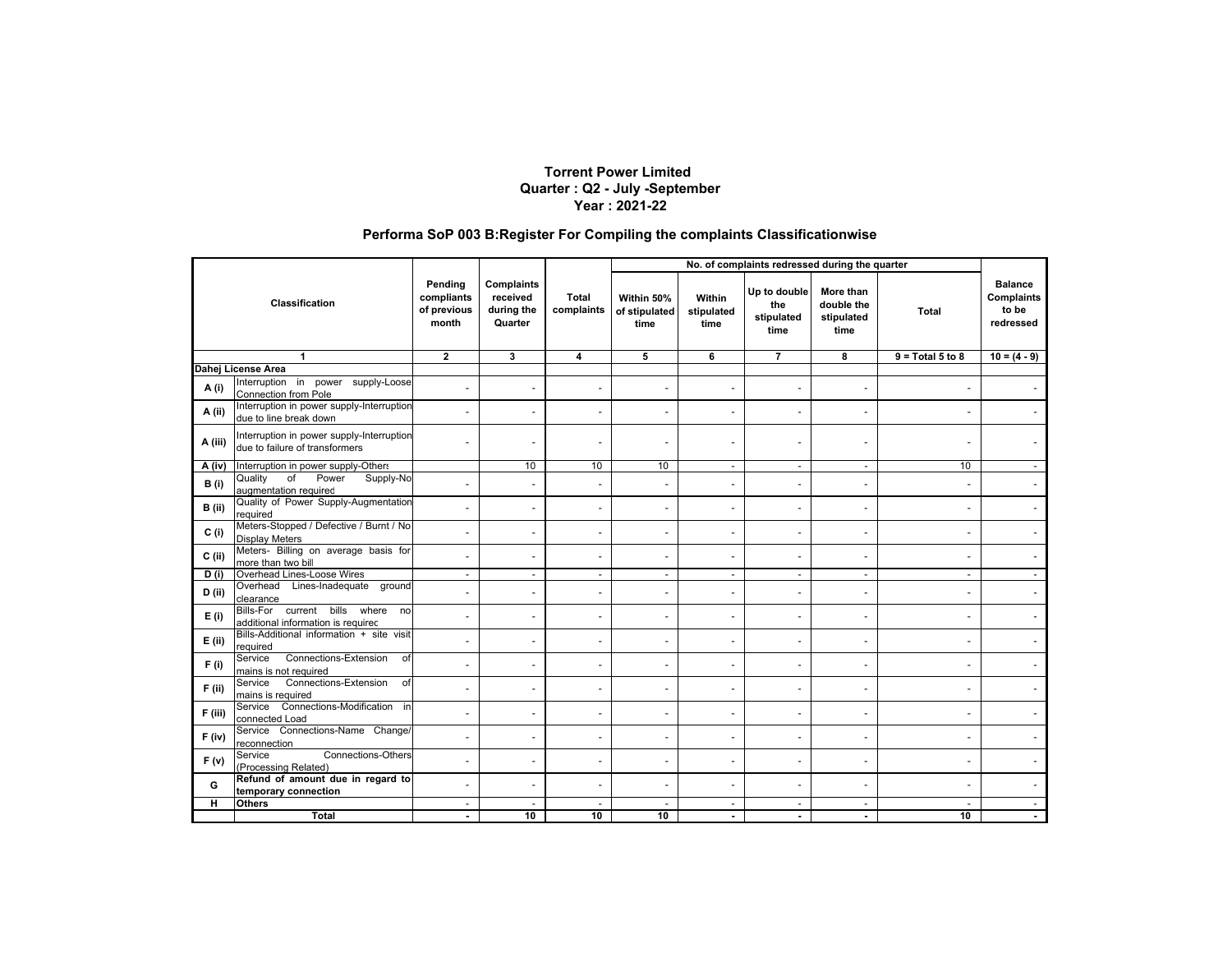#### **Performa SoP 004: Publicity carried out**

|              | Actions or steps carried out by distribution licensee towards                                                                                                                                                                                                                                                                                                                                                                                                                                                 | <b>Likely number of consumers</b> |                                                                                                                                          |
|--------------|---------------------------------------------------------------------------------------------------------------------------------------------------------------------------------------------------------------------------------------------------------------------------------------------------------------------------------------------------------------------------------------------------------------------------------------------------------------------------------------------------------------|-----------------------------------|------------------------------------------------------------------------------------------------------------------------------------------|
| Sr. No.      | public awareness in the quarter                                                                                                                                                                                                                                                                                                                                                                                                                                                                               | influenced                        | Details about media                                                                                                                      |
| 1            | <b>Website</b><br><b>Bill Glossary</b><br><b>New Tariff</b><br><b>Consumption Calculator</b><br><b>Procedural Guidance</b><br><b>Payment Options</b><br>Contact details<br>Call Center details and numbers<br>Torrent Power Mobile Links concept and details<br>Form Downloads (important application forms)<br>FAQ's<br><b>Consumer Charter</b><br>Online Bill Payment (how to pay and related forms)<br><b>Energy Conservation tips</b><br><b>Safety Tips</b><br>Electricity Supply Code (copy of the code) | Consumers at large                | Web Site www.torrentpower.com &<br>portal<br>https://connect.torrentpower.com                                                            |
|              | <b>Dahej License Area</b>                                                                                                                                                                                                                                                                                                                                                                                                                                                                                     |                                   |                                                                                                                                          |
| $\mathbf{2}$ | <b>Information boards</b><br>Grievance Redressal Options (Internal redressal committee/<br>Consumer Redressal Forum), In the Interest of Consumers by GERC<br>& Application Processing Charges                                                                                                                                                                                                                                                                                                                | 116 (At one office)               | <b>Information Boards</b>                                                                                                                |
| 3            | <b>Banners</b>                                                                                                                                                                                                                                                                                                                                                                                                                                                                                                |                                   |                                                                                                                                          |
|              | Portal Connect information displayed at different locations                                                                                                                                                                                                                                                                                                                                                                                                                                                   | $\overline{10}$                   | Displayed at Plot No. Z/21 office                                                                                                        |
|              | <b>Bills</b><br>Front side : Portal Connect Information, Energy Saving Tips                                                                                                                                                                                                                                                                                                                                                                                                                                   | 116                               |                                                                                                                                          |
| 4            | Back side : Call Centre Info, Portal Connect Information, Redressal<br>forum details, Tariff rate                                                                                                                                                                                                                                                                                                                                                                                                             | 116                               | Information about Call Centre Info.<br>Portal Connect Information, Energy<br>Saving tips, Redressal forum details,<br><b>Tariff rate</b> |
| 5            | <b>Email - Billing</b>                                                                                                                                                                                                                                                                                                                                                                                                                                                                                        | $\overline{116}$ nos.             | Email                                                                                                                                    |
|              | <b>Power Factor Awareness Programme</b>                                                                                                                                                                                                                                                                                                                                                                                                                                                                       |                                   | Consumer was guided for                                                                                                                  |
| 6            | Personal Visit to HT, LTMD & LT Consumers                                                                                                                                                                                                                                                                                                                                                                                                                                                                     | 1 no.                             | improvement of PF                                                                                                                        |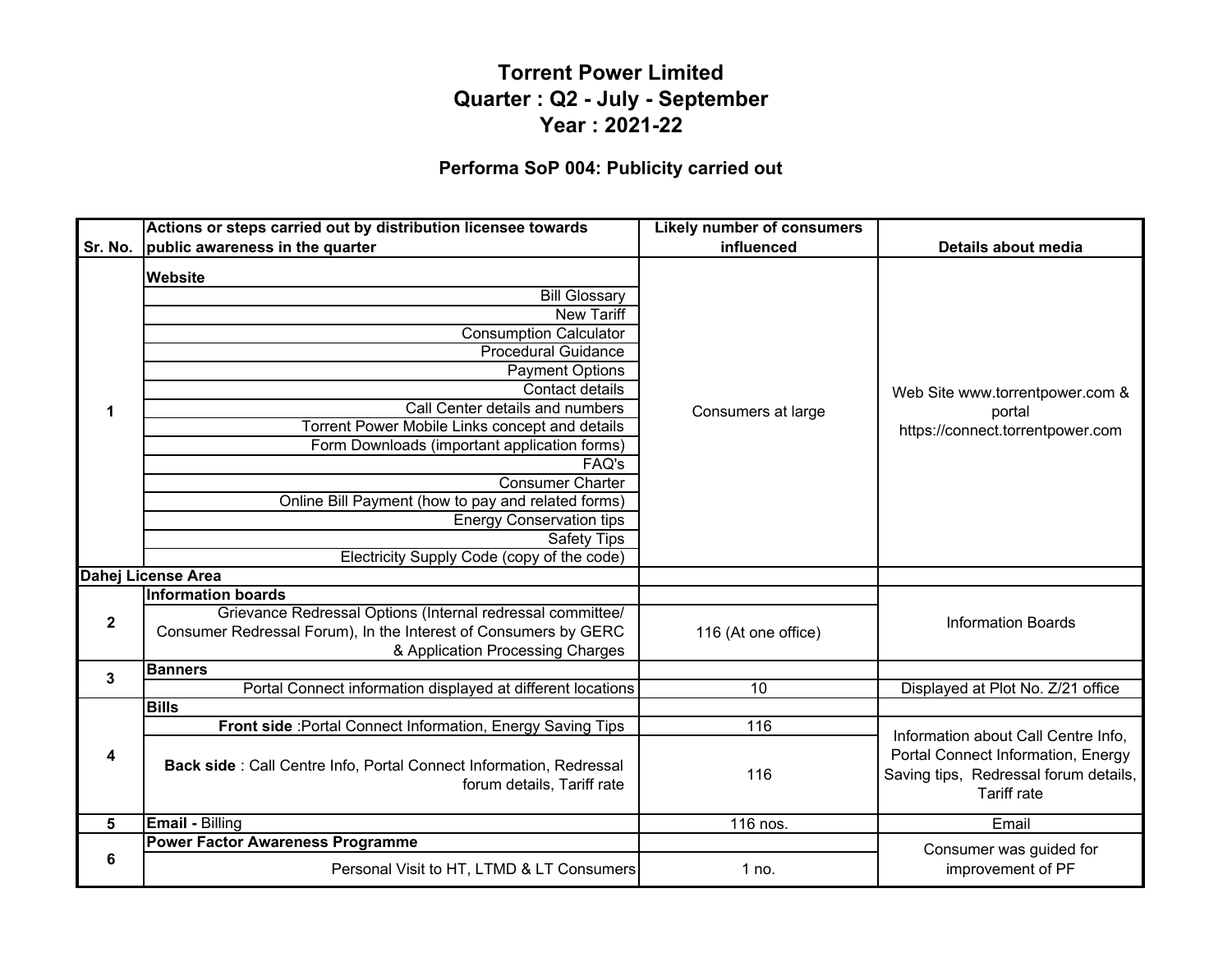# **Performa SoP 005 B : Action taken reported by the Redressal Committee**

| Sr.<br>No. | Month                    | Date and Time* of Meeting Conducted | No. of complaints<br>registered at the<br>meeting | No. of complaints<br>pending at the end of<br>the meeting. |
|------------|--------------------------|-------------------------------------|---------------------------------------------------|------------------------------------------------------------|
|            | Dahei License Area       |                                     |                                                   |                                                            |
| А          | 1st Month of the Quarter | 30.07.2021                          |                                                   |                                                            |
| в          | 2nd Month of the Quarter | 27.08.2021                          |                                                   |                                                            |
|            | 3rd Month of the Quarter | 24.09.2021                          |                                                   |                                                            |

**\* Time - 03:00 PM to 05:00 PM**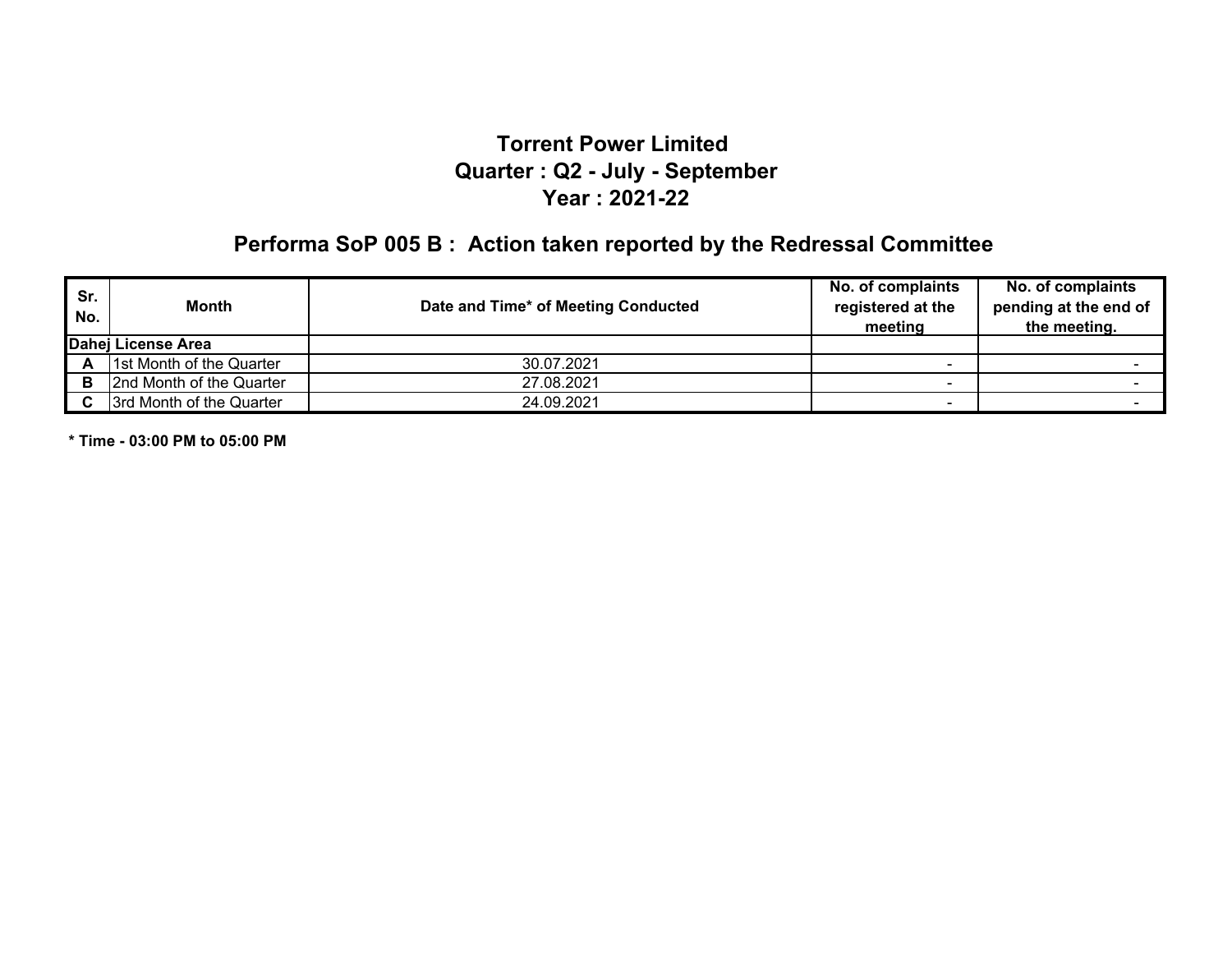#### **Performa SoP 006: Failure of Distribution Transformer**

|                    | No. of existing<br><b>Distribution Transformer</b><br>at the start of the quarter during the quarter/year | <b>No. of Distribution</b><br><b>Transformers added</b> | Total number of  <br>distribution<br>transformer | Total no of<br><b>Distribution</b><br>transformer<br><b>Failed</b> | 1% failure rate of Distribution<br>transfromer |
|--------------------|-----------------------------------------------------------------------------------------------------------|---------------------------------------------------------|--------------------------------------------------|--------------------------------------------------------------------|------------------------------------------------|
|                    |                                                                                                           |                                                         | $C = A + B$                                      |                                                                    | H= (D) * 100/C                                 |
| Dahej License Area |                                                                                                           |                                                         |                                                  |                                                                    | $0.000\%$                                      |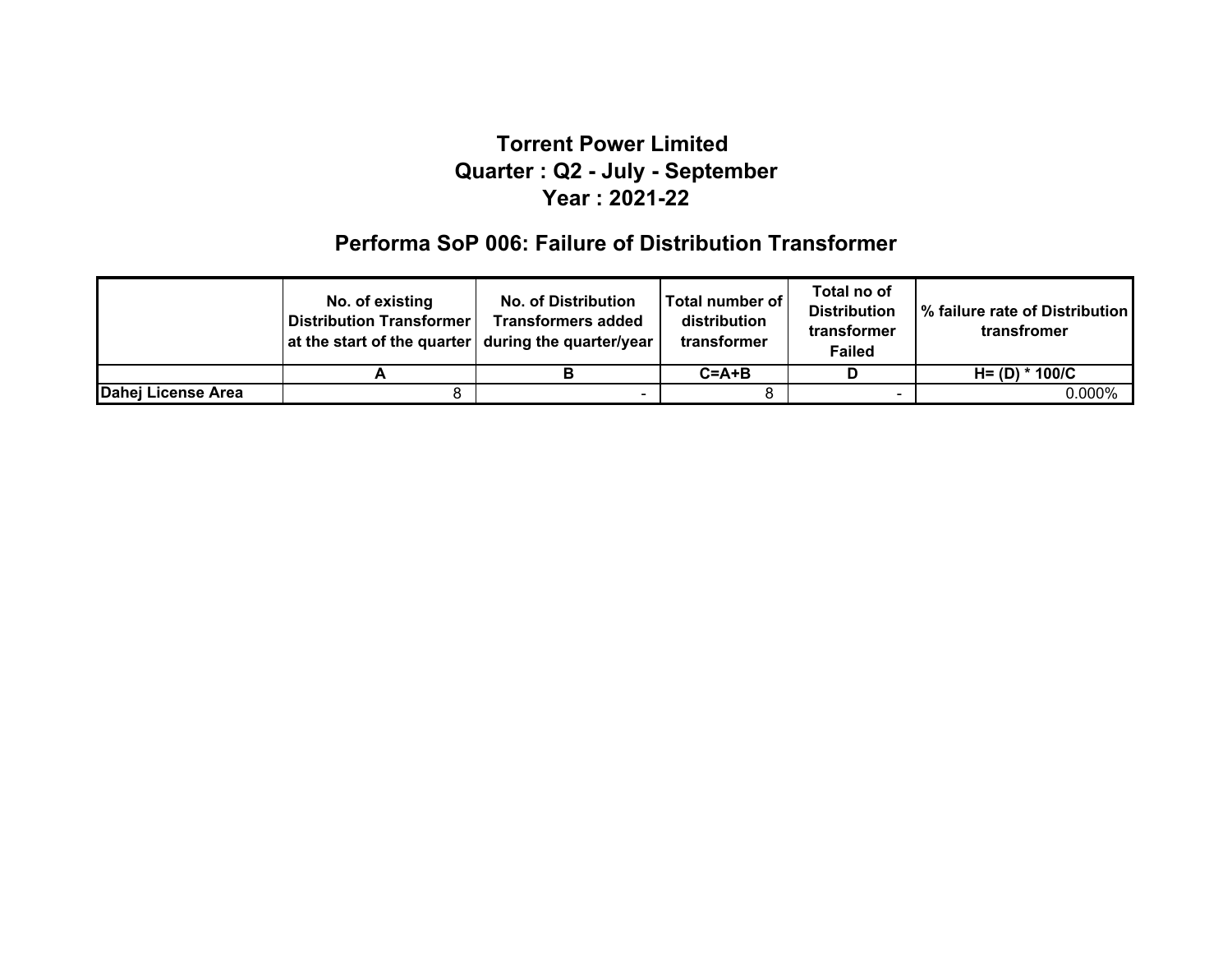#### **Performa SoP 007: Failure of Power Transformer**

|                    | No. of existing Power<br><b>Transformer at the</b><br>start of the quarter | No. of Power<br><b>Transformers added</b><br>during the quarter/year | Total number of Power<br>transformer | <b>Total no of Power</b><br>transformer Failed | Ⅰ% failure rate of Power<br>transfromer |
|--------------------|----------------------------------------------------------------------------|----------------------------------------------------------------------|--------------------------------------|------------------------------------------------|-----------------------------------------|
|                    |                                                                            |                                                                      | $C = A + B$                          |                                                | $H = (D) * 100/C$                       |
| Dahej License Area |                                                                            |                                                                      |                                      |                                                | 0.00%                                   |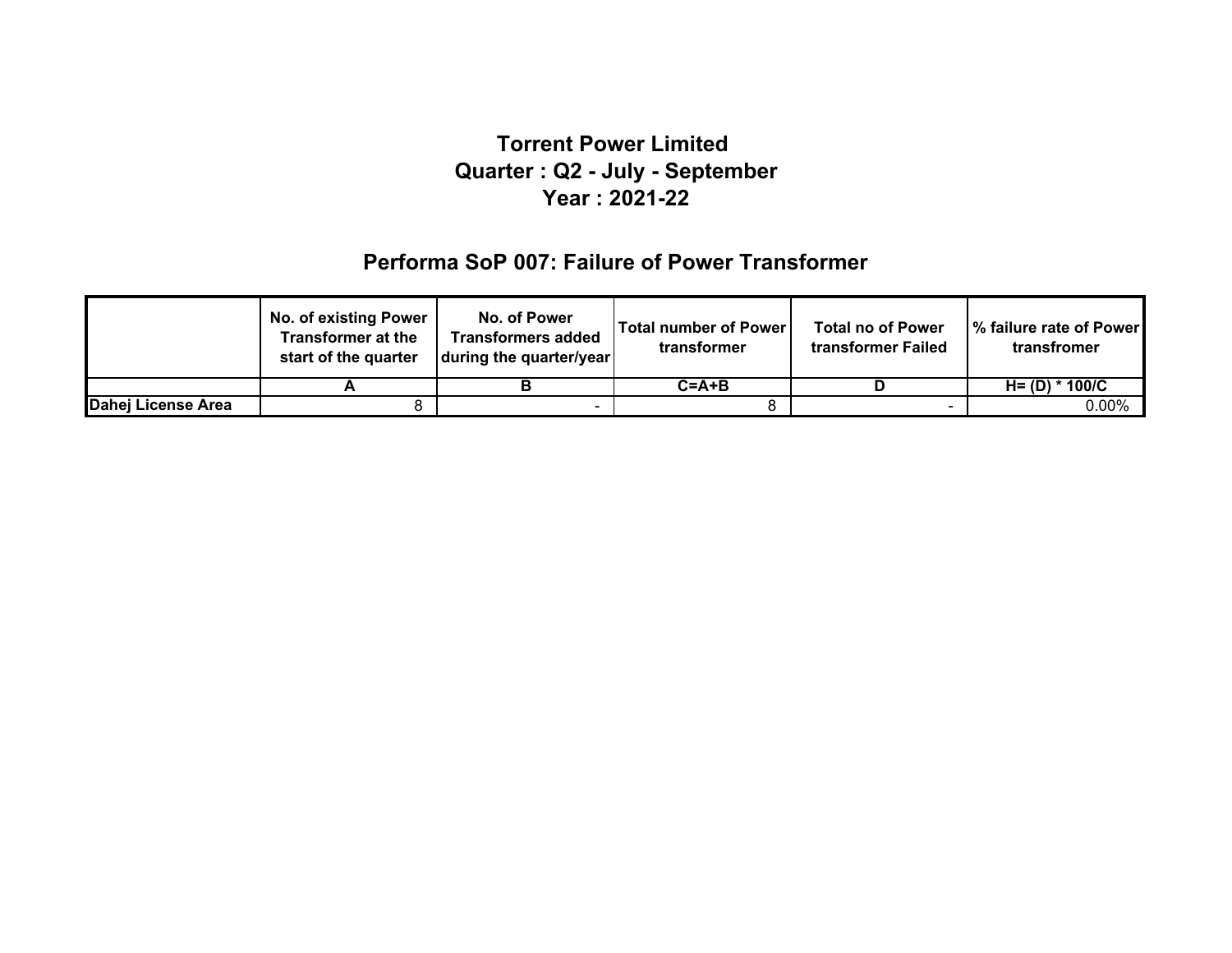## **Performa SoP 011A: System Average Interruption Frequency Index (SAIFI)**

| Sr. No.            | Month    | Ni-Total no of customers for<br>each sustained interruptions | Nt-Total no of<br>customers served | $CI = \sum n_i$ | SAIFI=CI/Nt<br>(Nos.) |
|--------------------|----------|--------------------------------------------------------------|------------------------------------|-----------------|-----------------------|
|                    |          |                                                              |                                    | 5=Total of 3    | $6 = 5/4$             |
| Dahej License Area |          |                                                              |                                    |                 |                       |
|                    | $Jul-21$ |                                                              | 116                                | -               |                       |
|                    | Aua-21   |                                                              | 116                                |                 | 0.017                 |
|                    | Sep-21   | 28                                                           | 116                                | 28              | 0.241                 |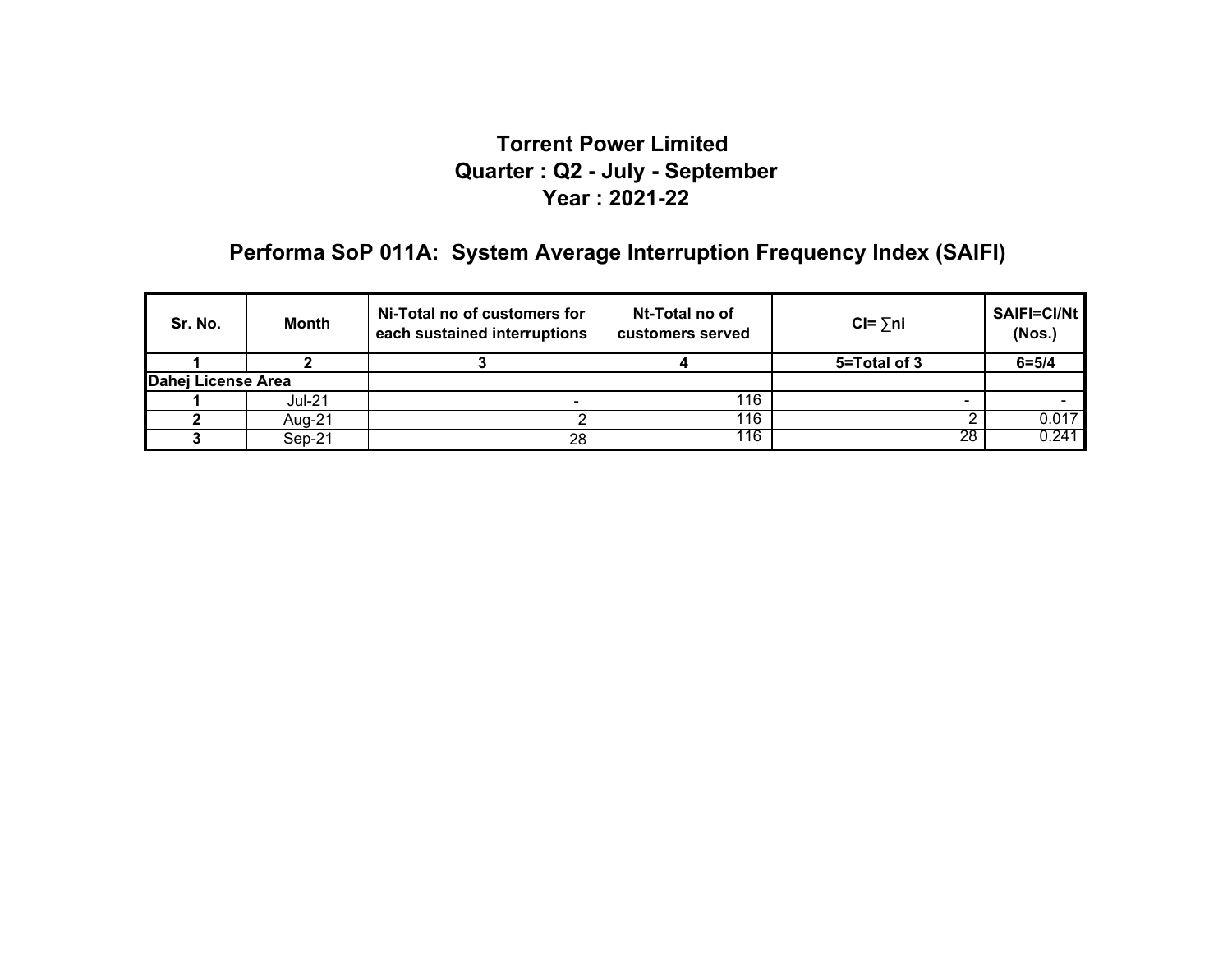## **Performa Sop 011B: System Average Interrruption Duration Index (SAIDI)**

| Sr. No. | Month              | ri=Restoration<br>Time for each<br>interruption<br>event (HH: MM) | Ni-no of<br>interrupted<br>customers for<br>each sustained<br>interruption<br>event (in<br>numbers) | ri*Ni-Total customer<br>interruption Duration<br>(Cust-Hrs.) | <b>Nt-Total no ofl</b><br><b>customers</b><br>served | <b>Customer</b><br>Interruption<br>Duration.<br>$CMI = \sum r i Ni$<br>(Cust-Hrs.) | <b>SAIDI=CMI/Nt</b><br>(HH : MM) |
|---------|--------------------|-------------------------------------------------------------------|-----------------------------------------------------------------------------------------------------|--------------------------------------------------------------|------------------------------------------------------|------------------------------------------------------------------------------------|----------------------------------|
|         |                    |                                                                   |                                                                                                     | $5 = 3*4$                                                    | 6                                                    | 7=Total of 5                                                                       | $8 = 7/6$                        |
|         | Dahej License Area |                                                                   |                                                                                                     |                                                              |                                                      |                                                                                    |                                  |
|         | Jul-21             | 0:00                                                              |                                                                                                     |                                                              | 116                                                  | 0:00                                                                               | 0:00:00                          |
|         | Aug-21             | 0:20                                                              |                                                                                                     |                                                              | 116                                                  | 0:40                                                                               | 0:00:21                          |
|         | Sep-21             | 0:07                                                              | 28                                                                                                  |                                                              | 116                                                  | 3:18                                                                               | 0:01:42                          |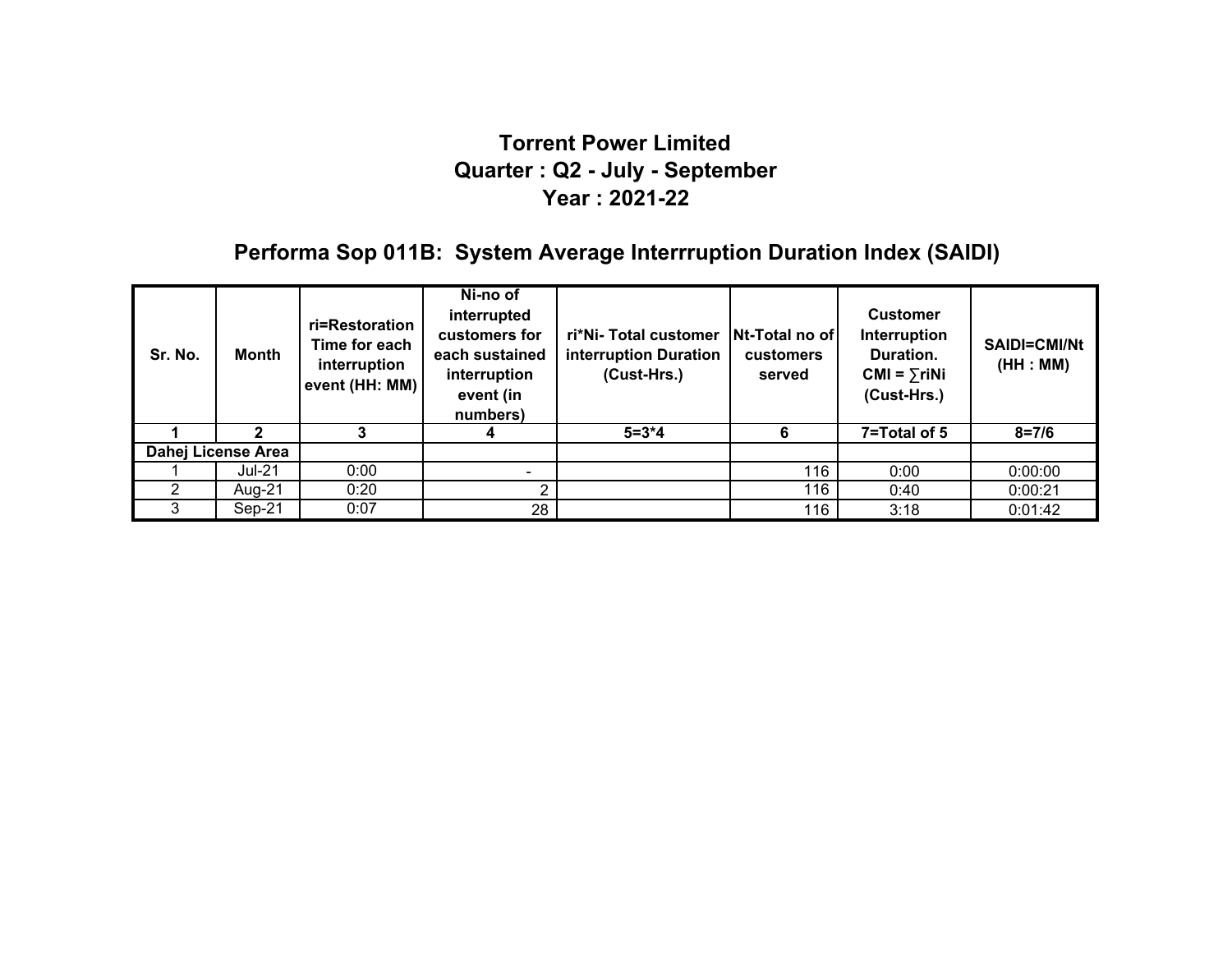## **Performa Sop 011C: Momemtary Average Interruption Frequency Index (MAIFI)**

| Sr. No.            | Month    | Number of<br><b>Momentary</b><br>interruptions<br>IMi | Nmi-Total no of<br>customers for each<br>momentary<br>interruptions | Imi*Nmi Number<br>of customer<br><b>Momentary</b><br>interruptions | Nt-Total no<br>оf<br><b>customers</b><br>served | ∑IMiNmi          | $MAIFI =$<br>∑IMiNmi<br><b>Nt</b> |
|--------------------|----------|-------------------------------------------------------|---------------------------------------------------------------------|--------------------------------------------------------------------|-------------------------------------------------|------------------|-----------------------------------|
|                    |          |                                                       |                                                                     | $5 = 3 * 4$                                                        |                                                 | $7 = Total of 5$ | $6 = 5/6$                         |
| Dahej License Area |          |                                                       |                                                                     |                                                                    |                                                 |                  |                                   |
|                    | Jul-21   |                                                       |                                                                     |                                                                    | 116                                             |                  |                                   |
|                    | Aug-21   | $\sim$                                                | $\sim$                                                              | $\overline{\phantom{0}}$                                           | 116                                             | $\blacksquare$   |                                   |
|                    | $Sep-21$ |                                                       |                                                                     |                                                                    | 116                                             |                  |                                   |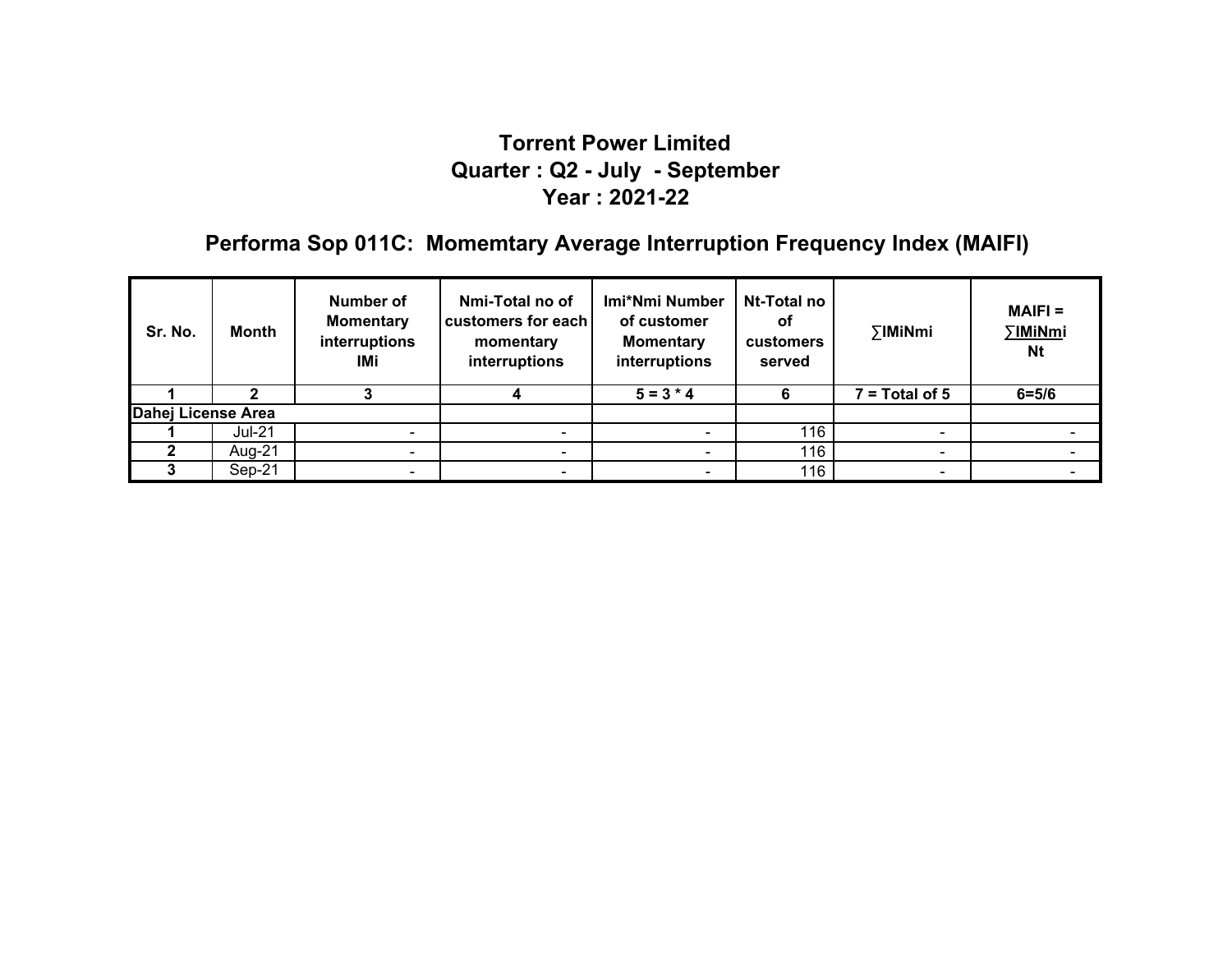## **Performa SoP 013: Meter Faulty**

| <b>Consumer</b><br>category | No. of faulty meters at<br>the start of the quarter | No. of faulty meters<br>added during the quarter | Total no.<br>defective /<br>faulty Meter | No. of faulty<br><b>Meters repaired</b><br>and replaced | No of faulty meters<br>pending at the end of<br>the quarter |
|-----------------------------|-----------------------------------------------------|--------------------------------------------------|------------------------------------------|---------------------------------------------------------|-------------------------------------------------------------|
| Dahej License Area          |                                                     |                                                  |                                          |                                                         |                                                             |
| Single Phase                | -                                                   | -                                                |                                          |                                                         |                                                             |
| Three Phase                 | - 1                                                 | $\blacksquare$                                   |                                          |                                                         |                                                             |